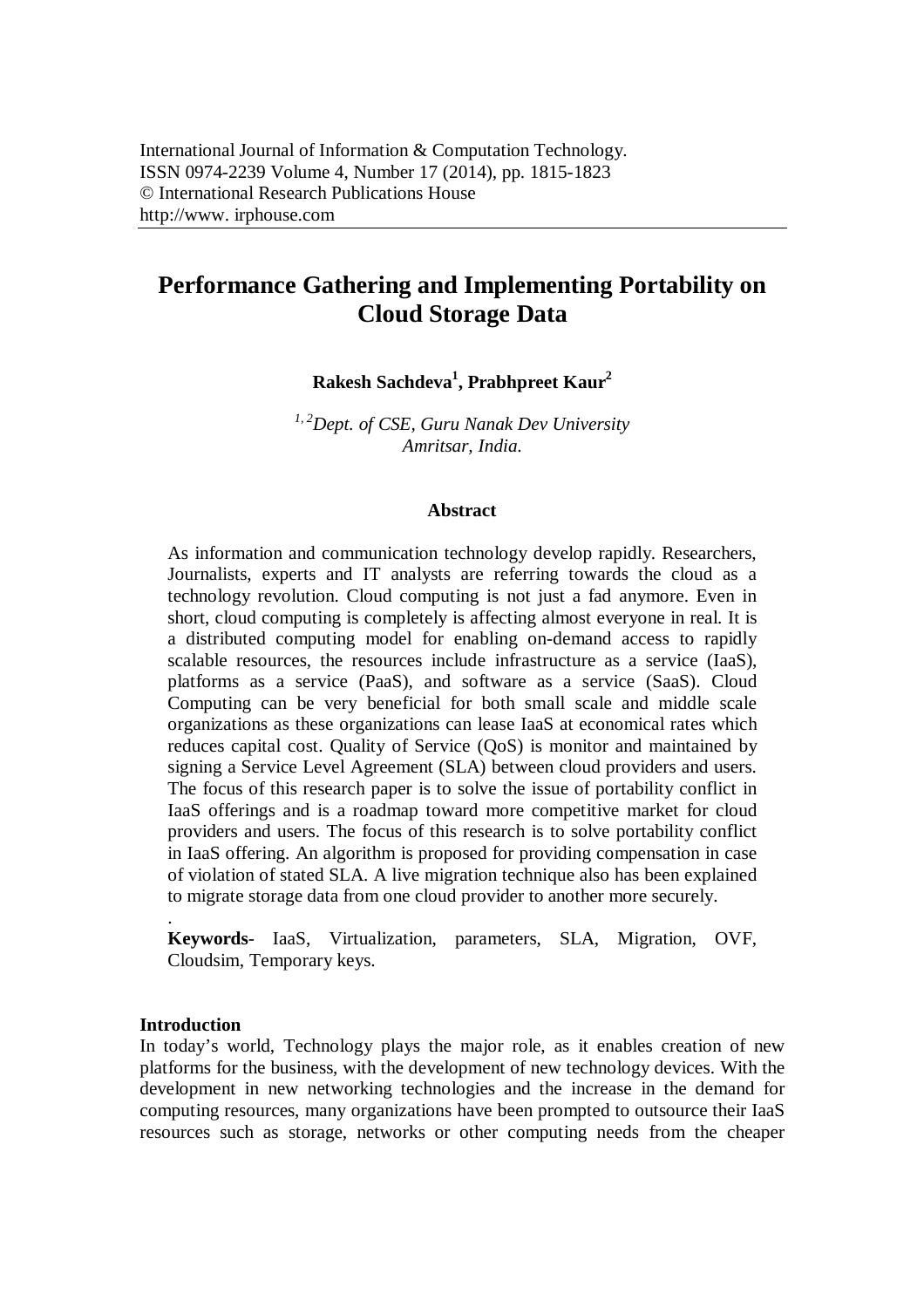infrastructure resources provided by cloud providers. The IaaS provisioning deals with the physical allocation, configuration and implementation of different resources, which involve different physical hosts, storage services, different virtualization technologies, as well as and networks in the cloud along with the datacenters, virtual machines on different locations**.** The main reason why most of the organizations are moving towards cloud computing paradigm is due to the scalability, on-demand Services and pay as you use policies. Scalable means infrastructure automatically scales up and down according to requirement. Cloud computing also provides infinite number of resources virtually for users on demand over the network so users can rent IT resources, they can compose their software systems for dynamic and flexible need. Pay as you use model works on the policy of money is paid until the provisioned resources are used for example Processor for two hours and storage for five days.

Despite the advancement in the technology of Cloud Computing from industry as well as academics contributions, it faces some challenges for its worldwide adoption especially in the case of small organizations. The main reason for not adopting this technology is that most of the current cloud solutions do not meet the considerations of portability and interoperability. In Portable environment users can compare the services and choose from different providers and can easily switch between different Cloud providers without effecting user data and configuration. Cloud Computing is pay-as-you-use model which totally depends upon quality of services provided by the provider. If the services provided by the providers are taking more time, money than conventional methods then no one will adopt these services. If quality of service is discussed earlier and signed by both parties then provider is bonded to provide that level of service which increases adoption and trust of consumers in Cloud Computing. A Service Level Agreement (SLA) plays very valuable role for all parties in terms of understanding cost, schedule and performance because their relationship is stated explicitly. SLA's creation is very complex and difficult task. As both parties should be benefitted from SLA so, Service provider should know all types risks that may evolve in SLA before signing it. Mastroeni et al. [1] examine the risk of violating the SLA obligations. Many agreements are signed before using Cloud services and compensation is provided for violations as per discussed in agreement but when a violation of privacy and illegal access to sensitive information is detected, it could become difficult to identify who is liable for such violations in virtualized environment [2]. Cloud resources are based on SLA, which states usage terms and conditions and proper compensation for violations. QoS information provided by cloud provider can't be trusted because data source is in control of resource provider rather than Cloud user. How Cloud user will know its SLA is achieved or not? Process is required to specify and manage SLA so that information can't be change or false. Most of the algorithms are focused on violation towards the users only even if the user wants to migrate its storage before its time completion as the users does not getting the desired performance from its current provider. So an proper compensation algorithm is needed when there is any violation.

Cloud can be commonly classified as either private or public. As a user of public storage cloud, requirements like price, security level, and storage amounts varies among different users. If the service provided by the current cloud provider does not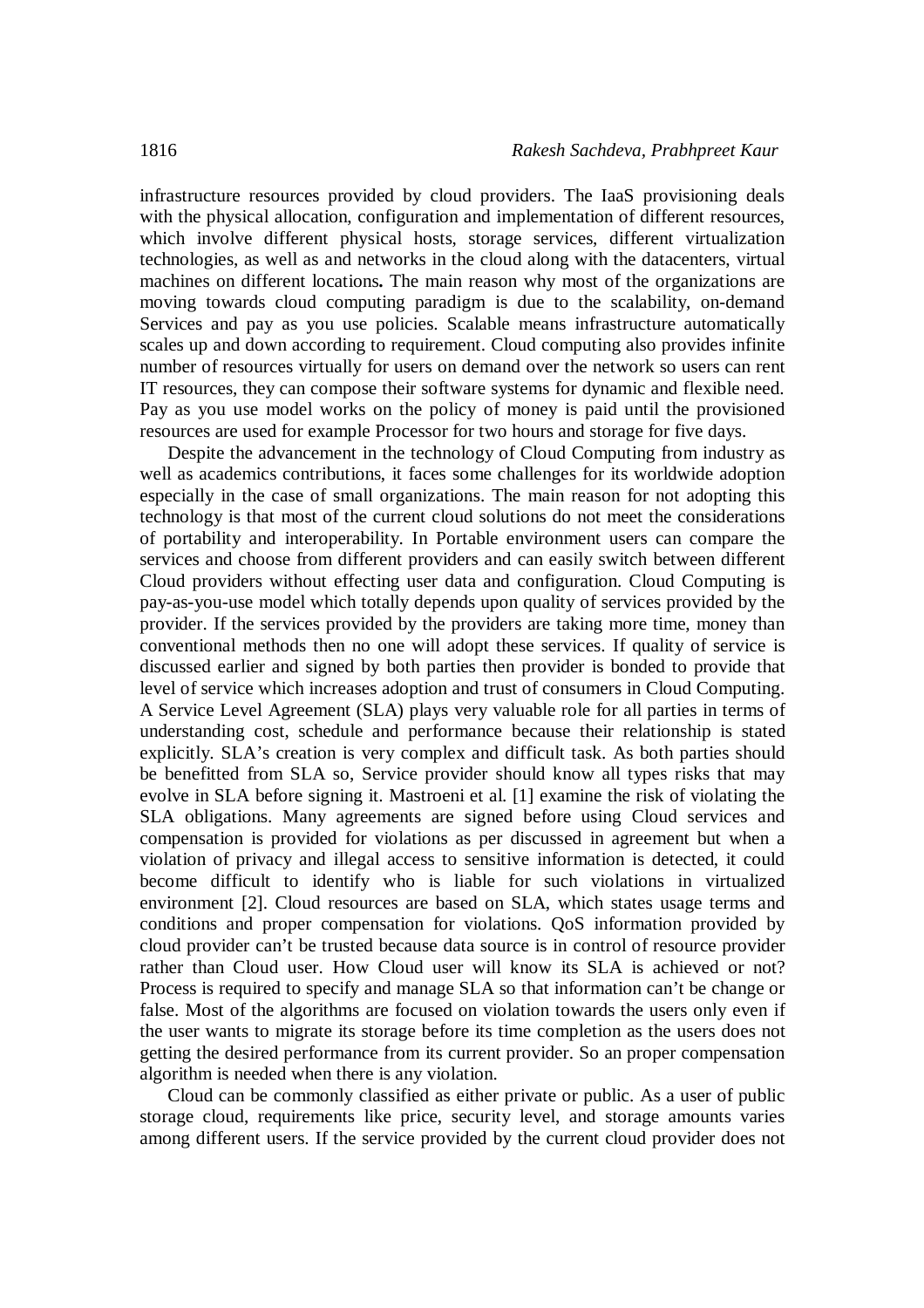meet user's needs, users have to choose another service provider. The reason for which a user wants to change their current Cloud Service Provider may be due to change in business and technical strategy or dissatisfaction from services of current Cloud service Provider. It will be more convenient to the user to move their storage data to another cloud provider.

## **Performance gathering**

As SLA is signed by all providers and users and it is monitored by a third party SLA Manager. SLA manager evaluates the performance of the Cloud Providers. To evaluate the performance of me need an efficient simulator which can check the performance of current cloud provider on the basis of different parameters such as speed, accuracy or storage or instructions execution per sec. Scilab is an good option to check the performance of check the performance of distributed environment. Based upon some factors and parameters, some graphs has been generated, which analyses the performance of both current Cloud Provider and the cloud provider to where the data have to migrate. It observers all values of most of the parameters which are signed during the Service Level Agreement by the Cloud Service providers as well as the offered services during the running period of time to the users based upon that performance the user decide whether there is any need to migrate from current storage service provider if the offered services scale does not matches with desired or signed service's scale during SLA.



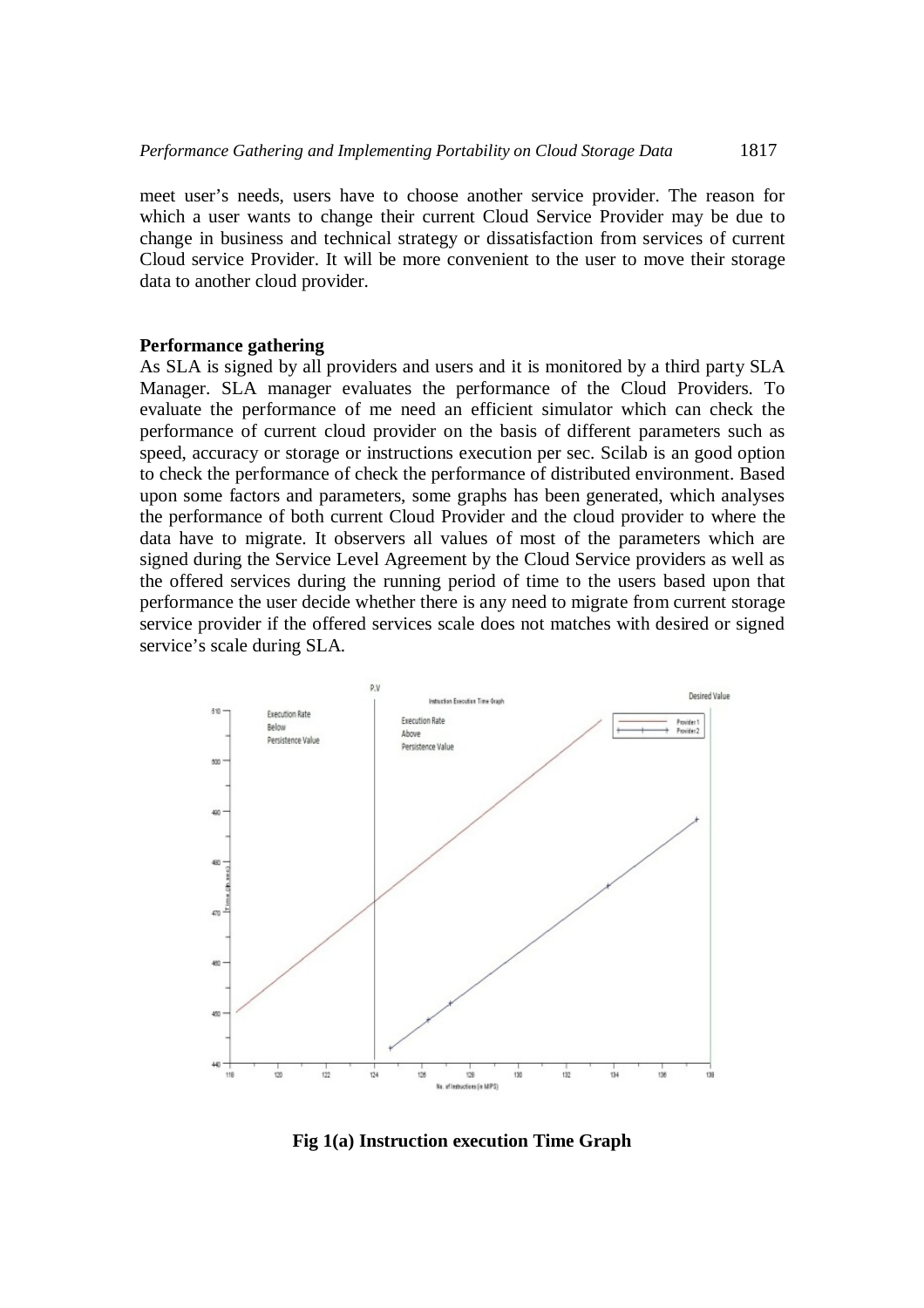

**. Fig.1(b)Transfer rate comparision graph**

Figure 1(a) shows the variability in execution of the instructions rate of different cloud providers. Desired value is the value which is signed during SLA or for which the user is paying. P.V is the Persistence value provides the probability to which the value can be persist. Every Desired value can't be achieved in real time application because of many reasons. For example, There are total 3, 00, 000 of instructions. Desired rate for executions of the instructions is 138 instructions per second (MIPS) so 138 concurrent requests can be managed by provider and here PV value is 124 means the service provider has to execute at least 124 instructions per second but not less than 124.As shown in fig1(a), the current service provider (Provider 1) is enable to provide that scale of the services for which the user has signed for. There are some points at which provider 1 is offering services of instruction execution per second is below P.V which leads to loss of quality of services and offering for which the user is paying. On the other hand the Provider 2, has the services and offering of instruction execution per second is always above the P.V.

Similar is the case of Transfer rate Comparison graph in figure 1(b), where the transmission rate offered by both cloud Service providers i.e current cloud provider and service provider where the data has to be migrate. Here is the variability observed while performance gathering in both cloud providers for which the user is paying or going to pay. Again, there are some points in which transfer rate is below persistence value of current service provider which may effects the clients of the user for which the user is paying to cloud service provider. On the other hand, the provider 2's transfer rate is still above the Persistence value. So, if the services or parameters offered by the current cloud provider are most of the time below P.V the user has to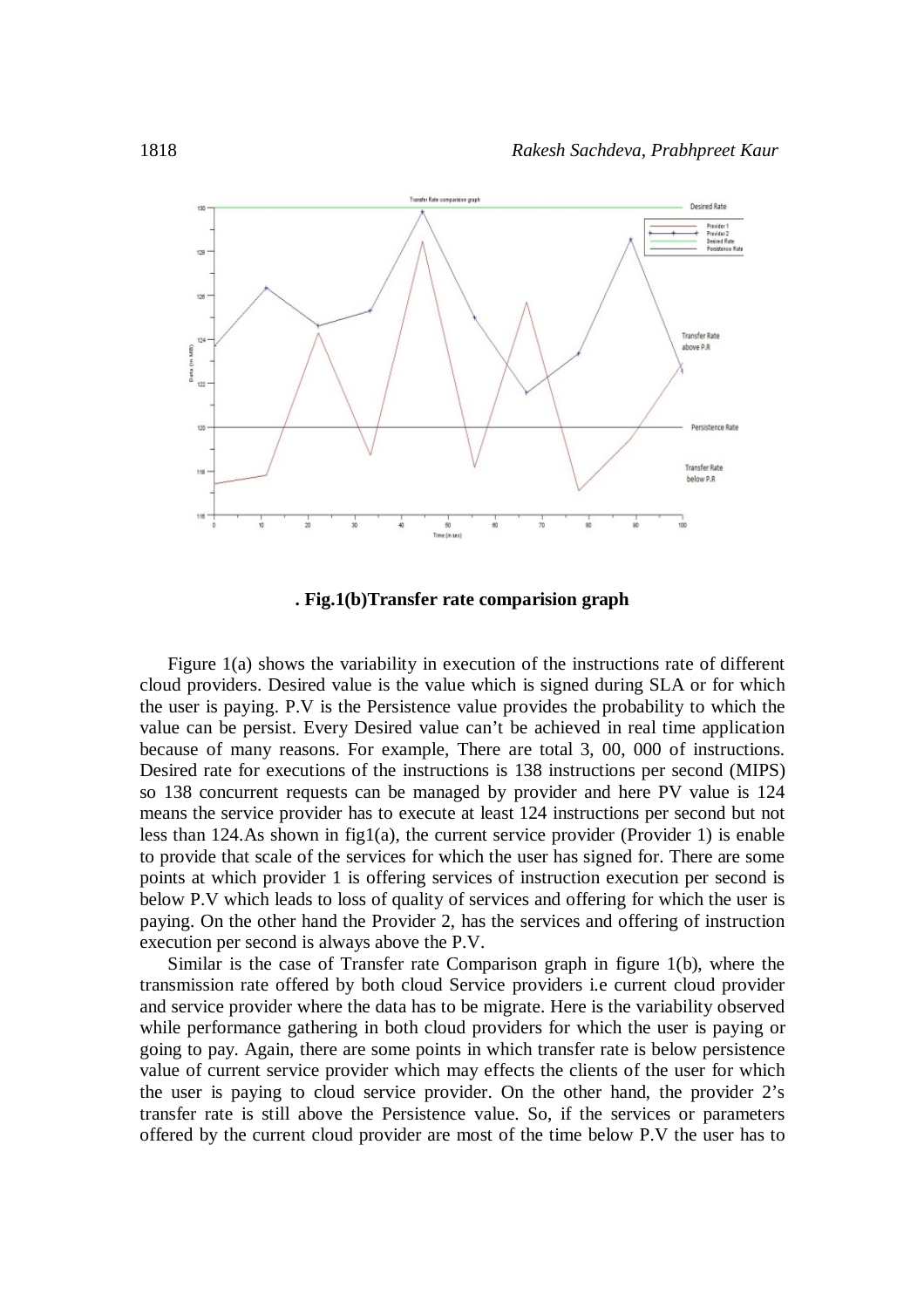take decision of migration of their whole storage data to another which will provide better services to the users on the same cost on same amount of data.

## **SLA COMPENSATION generation ALGORITHM**

This paper presents a solution for portability conflicts raised during deployment and migration of data in a IaaS environment by separating three fundamental IaaS entities: Application, User Data and Infrastructure. Quality of Service (QoS) is maintained by signing a Service Level Agreement (SLA) between all parties and it is monitored by third party SLA manager. With the introduction of Service Level Agreement (SLA) and SLA violation compensation algorithms quality of service delivered is maintained. Many agreements are signed before using Cloud services and proper compensation is provided for violations. But when a violation of privacy and illegal access to sensitive information is detected, it could become difficult to identify who is liable for such violations in virtualized environment. An algorithm is proposed for providing compensation in case of violation of stated SLA. In which, the user doesn't have to worry about Quality because proper compensation will be provided if SLA is violated. In Automated IaaS management Architecture SLA manager finds any violation from signed SLA and calculates its compensation. Here, an algorithm is proposed to calculate compensation.

#### SLA COMPENSATION GENERATION ALGORITHM

| ENTER THE VALUE OF EACH PARAMETERS DV, PV, AV, TIME AND COMP/UNIT IN MATRICES NAMED SLA[N][5]               |
|-------------------------------------------------------------------------------------------------------------|
| $\frac{1}{\pi}$ is the number of parameter, here n=4.                                                       |
| 1. For $i=1$ to n                                                                                           |
| //if Achieved value is greater than Persistence value, no compensation generated                            |
| 2. $if(PV[i] \le AV[i])$ then                                                                               |
| 3. Print "No Compensation of ith Parameter"                                                                 |
| // If Achieved value of parameter is lower than Persistence value, compensation generated depends upon time |
| and compensation per unit cost of individual parameter.                                                     |
| 4. else $(PV[i] \geq A V[i])$                                                                               |
| 5. comp[i]= $(DV[i] - AV[i])$ *Tim[i]*C PU[i];                                                              |
| Print "Compensation of ith Parameter is:" comp[i]<br>6.                                                     |
| total comp=total comp+comp[i];<br>7.                                                                        |
| Print total comp;<br>8.                                                                                     |
| 9. End else if:                                                                                             |
| 10. End:                                                                                                    |
|                                                                                                             |

## **Desire Value**

DV is value that provider promise to provide to Cloud user. It is recorded when provider and user signed SLA.

## **Persistence Value:**

PV provides the probability to which desired value will be achieved or the least value for which the cloud user can persist or tolerate.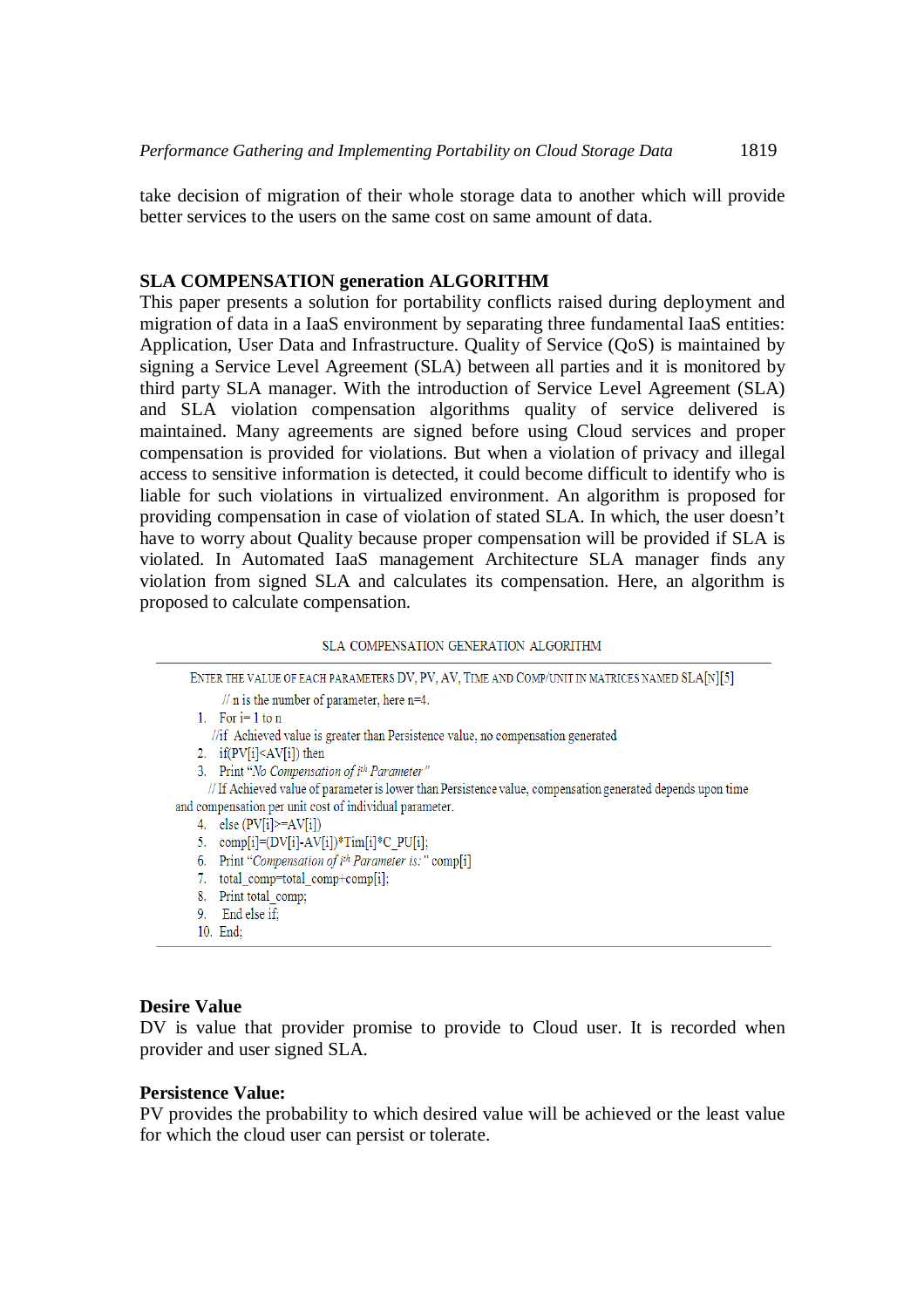## **Achieved Value**

AV is value of metrics that is actually achieved or provided by provider. Its value is continuously by SLA monitoring organization.

## **Time:**

It is amount of time after which each metrics will be checked. By default this value is in months.

## **Compensation per Unit**

It is amount of cost to be paid in compensation for each unit of PV. This value is in Dollars.

Here in Figure 2, an example has been explained in which cloud service provider has to be pay an compensation amount of 2294\$ to the cloud provider for the violation of their services as mentioned in the Service Level Agreement.

| 画                                                                                        |     |     |     |                |                |            | $\Box$ $\Box$ $\Box$ |  |
|------------------------------------------------------------------------------------------|-----|-----|-----|----------------|----------------|------------|----------------------|--|
|                                                                                          | D.V | P.V | A.V | Time           | C/U            |            |                      |  |
| <b>Trasfer Rate</b>                                                                      | 130 | 120 | 117 | $\vert 4$      | 22             | $= 1144.0$ | Ŝ                    |  |
| Insts exe per                                                                            | 138 | 124 | 118 | $\overline{2}$ | 13             | $=520.0$   | s                    |  |
| Speed                                                                                    | 110 | 95  | 102 | $\overline{2}$ | 18             | $-0.0$     | \$                   |  |
| <b>Fault Tolerence</b>                                                                   | 100 | 90  | 82  | 5              | $\overline{7}$ | $-630.0$   | \$                   |  |
| $= 2294.0$<br>Reset<br><b>TOtal is:</b><br>$\mathsf{s}$<br>generate Compensation<br>Exit |     |     |     |                |                |            |                      |  |
| <b>SLA Compensation Program</b>                                                          |     |     |     |                |                |            |                      |  |

**Fig.2 Compensation Generation Program**

## **Portability of storage data**

Portability is ability to move data or application from one provider to another provider without any loss, large cost or security issues. Data is trapped with single provider so it forces cloud user to stay with one service provider. Achieving data portability is difficult because different cloud providers use different models, programming languages and market paradigms and their own version of same technology. These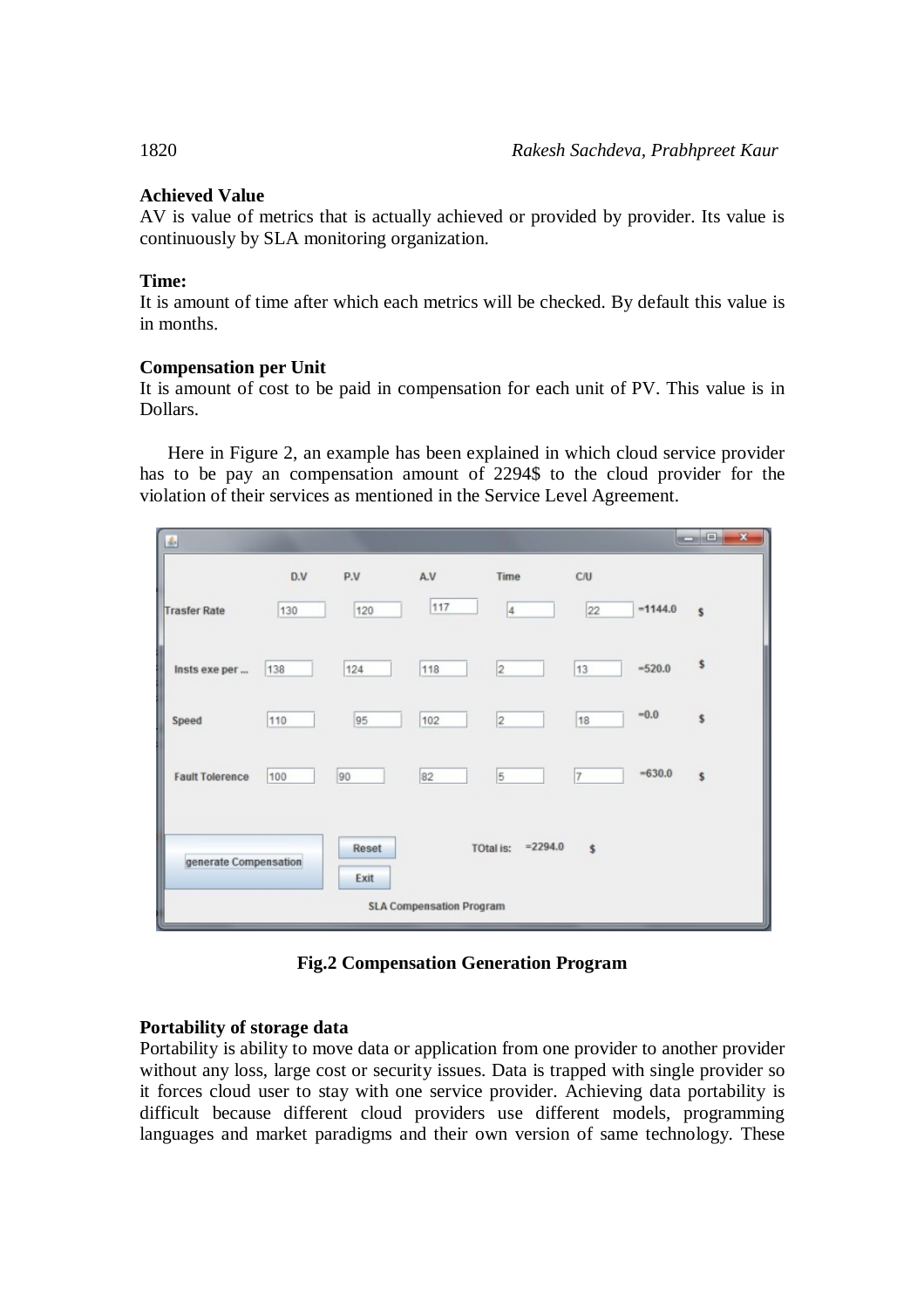models are difficult to change or adapt because they are transparent to cloud user. Big organizations like Amazon, Google, Facebook and Microsoft are reluctant to agree on widely accepted standards promoting their own standards making it more difficult and complicated. Dominance of big organizations increases the lock-in factor and it affects small scale and middle scale companies to enter into the cloud market. Lack of much common standards between different Cloud Service Provider also is a one of the major hurdle in portability i.e. different packaging standards and framework can possibly lead to different portability solutions which are not compatible with each other. Among different standards, there exist an common DMTF [3] Open Virtualization Format (OVF), is a first step towards hypervisor independence thus achieving Cloud portability. OVF format standardizes the use of storage container that stores metadata of virtual machine and enables the migration of virtual machine. But the lack of property factor with this standard is that it is an offline method of migrating the stored data from one cloud Service Provider to another. As the user is not satisfied with performance of the current cloud provider, he/she wants to port or migrate their storage data to another cloud provider.

The whole procedure of data migration between Cloud Storage Provider 1 and Cloud Storage Provider 2. There are three kinds of entities which involve in the process.

## **User:**

User is the authenticated person who wants to migrate their Storage data and sends the migration request to its storage service provider.

## **Central node:**

The central node of the current Storage Provider i.e. source cluster checks the authentication of user's command to start the migration task if valid and accept the read request from the 'data node' where the actual data of that user is stored in the source cluster and returns the address of the data. The central node of the target system or where the data is to be migrate, is responsible for processing the write requests from Data Nodes of source Provider.

## **Data Node:**

Data node stores the user's data and process the any kind of data rad and write request from its Central Node.

#### **implementing secure migration process**

Our technical prototype is based on subproject CloudSim [4]: a toolkit for modeling and simulation of cloud. The CloudSim toolkit simulates a distributed file system comprised of clusters of cheap machines. It supports behavior and system modeling of Cloud components such as data centers, Cloudlets, virtual machines, Brokers and resource provisioning components such as common cloud storage architecture. DATACENTERS act as Central Node in the whole procedure and their STORAGE NODES act as Data Nodes in the CloudSim. The data which is to be migrated packed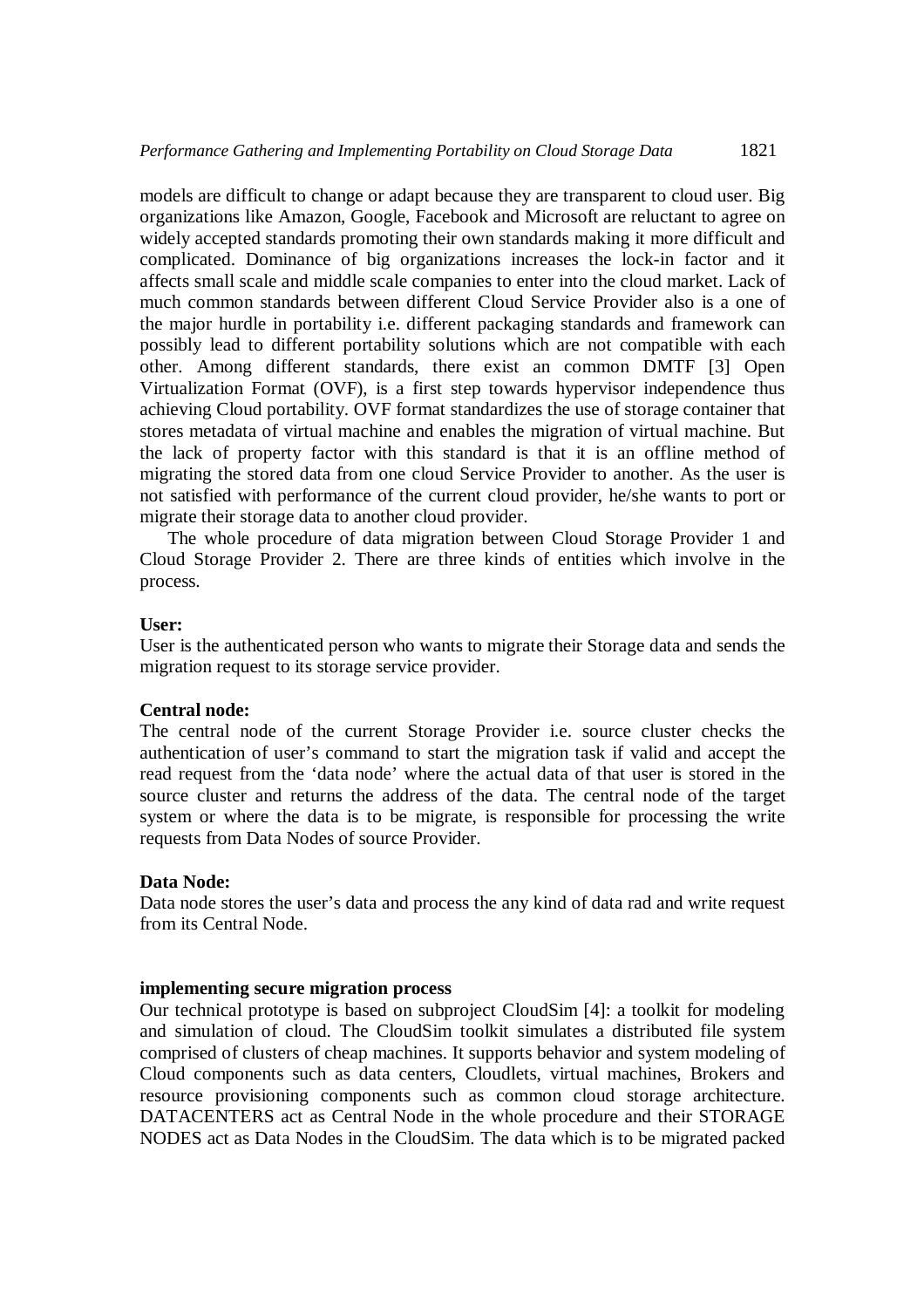in the OVF standard format in Hypervisor such as VMware or VirtualBox using OVF Tool. Then these OVF file is uploaded in CloudSim and migrated through one cloud's DataCenter's nodes to another DataCenter's nodes. The results of the current and target cloud provider has been simulated through CloudSim. The security in migration process[5][6] of whole storage data is achieved in the through the following procedure.

The secure migration in the entire process works as follows:

- After verifying the request for Storage migration permission of User, the SLA will request a SSL(Secure Socket Layer) connection between both DataCenters of Cloud Systems. Then these two DataCenters will negotiate for related parameters like temporary session key for message authentication code (MAC) computing, rndm key (randomly generated key) for symmetric encryption and the temporary tickets with minimum migration privilege.
- After getting migration request from cloud provider 1's DataCenter, cloud provider 2's DataCenter will generate a temporary session key (Tmp key) that will be used for communication between the both DataCenter nodes, and generates a random number (Rndm hash) that will be used for double hash computation. Then, the target DataCenter sends
- Temp Key and Rndm hash to the source DataCenter.
- After distributing migration tasks to Nodes, the cloud provider 1's DataCenter sends a request for tickets with the list of IP addresses of Nodes.
- System 2's DataCenter generates a series of tickets and encrypts the tickets by Temp Key, a key only known by cloud provider 2, vand then returns the encrypted tickets **T** to cloud provider 1's DataCenter.
- Where **T=(tickets{IP, Temp Key {ticket(s, ip, attual\_filepath)}})**
- After receiving the encrypted tickets, the cloud provider 1's DataCenter distributes the ticket, Temp Key, and Rndm hash to its every Nodes one by one.
- The SSL connection terminates after the distribution of keys. Every Node of cloud provider1's Datacenter encrypts the encypted tickets with a timestamp by Temp Key, and send the Double encypted tickets to cloud provider 2's DataCenter.
- Cloud Provider 2's DataCenter decrypts the tickets and the timestamp is updated to every ticket, and eventually, it will return the address of Cloud Provider 2's Node one by one which the cloud Provider 1's Node sends block to.
- Every node of cloud provider 1 receives the address of every node of Cloud provider 2. Before the transmission, Node will encrypt the block using session key, make a hash value (Hash1) to block and another hash value (Hash 2)by using Rndm hash. Then, Cloud provider 2's Node sends the three parts to Cloud Provider 2's Node.